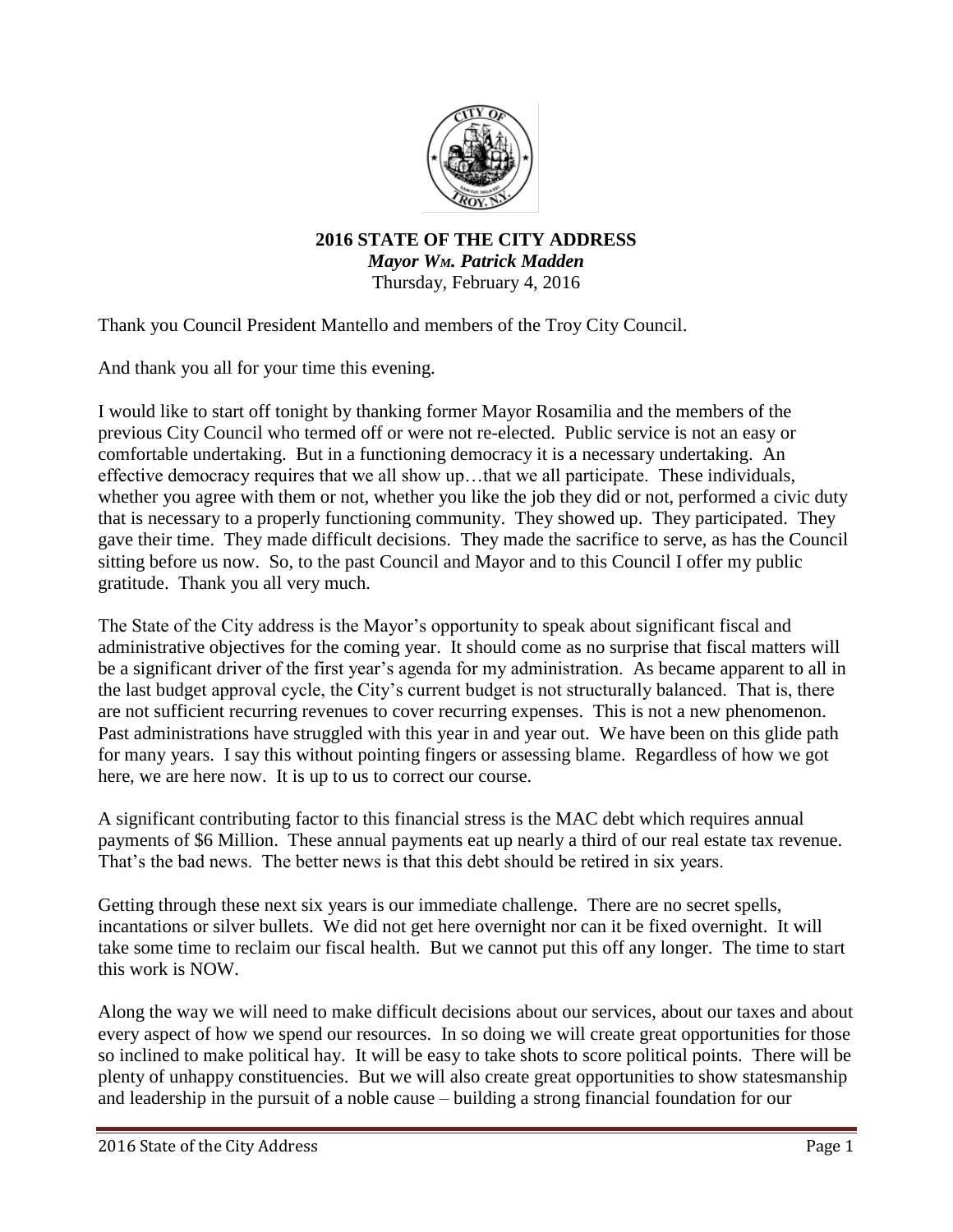beloved city. Everyone in this room and everyone on this Council will have that choice to make. I commit my administration to full transparency and a collaborative approach to solving our financial challenges. I will provide complete information and analysis. I will make recommendations and openly share my thinking. I will create avenues for your timely input. I will thoughtfully consider what you have to say. And in return I ask for respectful dialogue devoid of personal agendas and ambitions. If we can act in that fashion I am confident that we can make great progress, and that we can fulfill our promise to those who elected us.

Balancing our budget requires an approach that both maximizes our revenues and prudently manages our expenses. Let me explain a few things we are doing in this regard.

In years past, the City reduced expenses largely by eliminating positions or not filling vacancies. This has proven to be a short sighted response. It does not take into account the impact it will have on the services we are committed to deliver or the obligations we are required to meet. It's a quick fix that doesn't ask, much less answer the question "are these the appropriate positions to cut?"

For example, in our Finance office we have seen a 26% decrease in staffing levels since 2000. Further, more than a third of the remaining positions have been downgraded in the sense that when someone left a particular position they were replaced with a lower grade position. So a Senior Account Clerk position became a Junior Administrative Assistant. Today we have fewer people and fewer skill sets in that office. The result is that we are unable to meet filing deadlines and we are unable to undertake the critical financial analysis necessary to make informed budgeting decisions. The staff we have is smart, capable and committed. The problem is that we have eliminated too many of them. We are a financially troubled \$85M corporation which has cannibalized its financial office. That's terribly short sighted.

In response, I have assembled a team of volunteers with deep experience in public and municipal finance who are assisting in the recruitment of a new Comptroller, looking at the processes, workflows and practices of the department with the goal of assisting in the development of a new approach to managing the demands on the department. They have also begun the trending analysis of our revenues and expenses over the past 5 years. This information will prove invaluable when we begin the budgeting process for 2017- 2020. In the coming months I will present to the Council my ideas on how best to structure and staff that department to ensure that we have accurate and timely financial information and that all reports are filed in a timely fashion.

Along the same lines the Deputy Mayor and I, along with the respective Department heads, will be looking at work flows in all departments to ascertain where efficiencies might be achieved. We are particularly interested in better utilization of technology to increase our capacity, increase our accuracy and improve our customer interactions. We will align our work products with today's requirements, not those of 20 years ago. Proposals we have already begun working on include:

An employee time keeping and payroll system. Virtually every step of our time keeping process is performed by hand. This is more akin to the 1960's than it is to 2016. The duplicative manual steps create multiple opportunities for errors. Industry studies show these errors result in overpayments of 1.2% per year. Interestingly the City solicited proposals a few years ago from two vendors. Both projected savings in hundreds of thousands of dollars annually. For reasons unknown to us that effort was never pursued. We intend to revisit these proposals, update the numbers and present this to the Council for their consideration.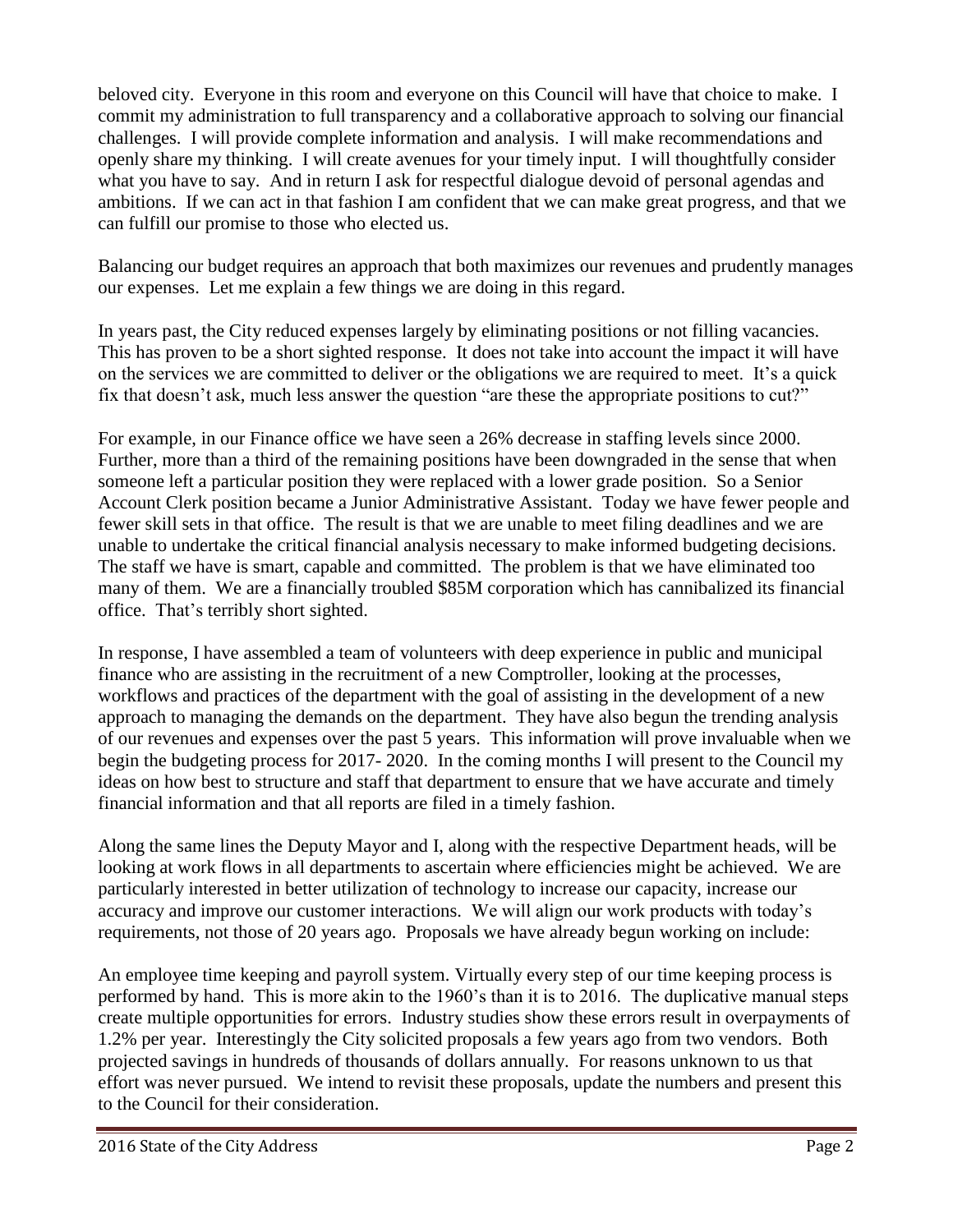In the area of Code Enforcement and Engineering we intend to update our City View software and equip our inspectors with tablets which will link not only with their office but with the Assessor's Office as well. This will eliminate multiple manual steps that are presently required to share and record pertinent information, freeing up significant time for our Code Inspectors to address more properties that need their attention.

These are just a couple of examples. We will pursue efficiencies whether through technology or reworking work processes to better and more affordably deliver the services our residents need. Revenue enhancement is the other part of the equation. Several proposals are already under consideration.

In March we hope to bring before the Council a proposal that will more effectively collect on parking tickets. On our books we show over \$1M in unpaid parking fines. For whatever reason we have not been able to manage the collection of these fines. While the collectability of that sum is highly questionable given the age of many of these tickets, this new system will ensure a much higher collection rate going forward.

I've also been in touch with our legislative delegation in Albany as well as the County to explore options for a hotel bed tax. This is a fairly common source of revenue generation in surrounding counties and cities and as we develop more hotel beds in Troy this could represent a growing source of revenue for us as well.

I have spoken of the need to fill the long vacant position of Grant Writer. The Deputy Mayor has been working diligently to attract qualified candidates for that position. We hope to have someone in place shortly. I know from past experience that there are numerous grant opportunities available for a variety of projects we cannot afford to undertake from our general fund. We are confident that a qualified grant writer will be able to leverage off the current momentum in the City and bring in significantly more project based revenue.

Economic Development is a key factor in growing our revenue base and improving quality of life for our residents.

I chose Monica Kurzejeski as my Deputy Mayor not only because of her intelligence and passion for Troy but also because she comes from an Economic Development background. The last five years have brought over 100 new small businesses and development projects to Troy. The economic benefit to our merchants and our tax base has been remarkable.

A number of projects are slated to break ground this year including:

- The renovation of the warehouse at 599 River Street into residential apartments.
- The development of the new CDTA Transit Center on the corner of  $4<sup>th</sup>$  and Fulton,
- The long awaited development of the Ingalls Ave Boat launch,
- The commencement of repairs to the seawall along Riverfront park,
- The Troy Community Land Bank will continue its activities in North Central,
- This year the CDBG program will shift its focus to Lansingburgh,
- And, just today we received word on the approval of a \$449,000 grant for the renovation and upgrading of Power's Park.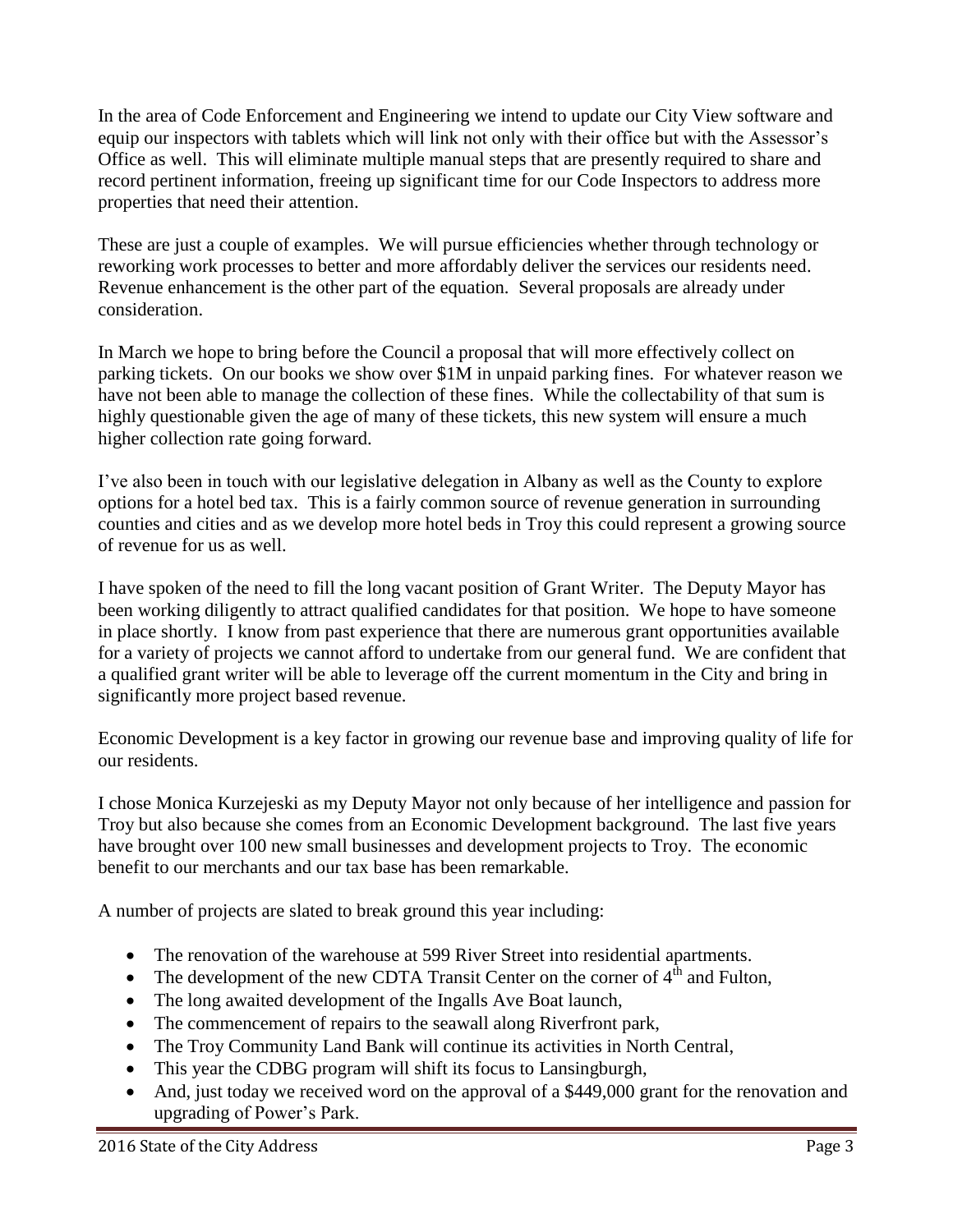Other projects still working their way through their respective approval processes include:

- 1 Monument Square in downtown Troy,
- The redevelopment of the warehouse at 701 River Street into 100 assisted living apartments, which will have the added benefit of creating new permanent jobs,
- The renovation of the former School 1 building into apartments,
- Renovation of the former Record newspaper building by Rosenblum Properties into apartments and retail space, and
- The potential Hotel and Parking Garage in the Hedley District,

Several studies and planning documents are on track to be completed this year including:

- The City's Comprehensive Plan. This plan will include actionable steps addressing each of our neighborhoods. This is the first comprehensive plan in more than 50 years,
- A comprehensive Zoning update,
- Ingalls Ave Shoreline extension,
- Lansingburgh Waterfront Park,
- Green Island Bridge Gateway,
- Riverfront Park Marina.
- The Troy Urban Trails: Burden Pond to Prospect Park Trail system,
- The Downtown Parking Study.

These are just some of the higher profile projects that are in various stages of development.

At the same time, as so many older cities do, we still struggle with blighted and abandoned properties and negligent absentee landlords. The cost of addressing these properties on our own is many multiples beyond our means. We will look for enforcement mechanisms that might head off these problems more quickly. We will revisit the residential occupancy permit program and with the hoped for efficiencies in the Code Enforcement Department we will be in a better position to stay on top of compliance issues. We will also work with the Land Bank and the non-profit sector to leverage resources that might put some of the better bank foreclosed properties back in the hands of homeowners more expeditiously.

Public safety is a pressing concern for many across this nation. I am committed to working closely with our Police and Fire professionals in pursuit of new ideas and approaches to preventing crimes and arson. I have great respect for those who wear our uniform and I will do the very best I can to equip and train them to keep them safe in the execution of their duties.

It is my administration's philosophy that governing ought to be a more open and collaborative process. Given the scarcity of resources at our disposal it behooves us to find partnerships and develop collaborations to further our agenda.

Troy is fortunate to have a mature and sophisticated non-profit sector. These institutions are quite well regarded regionally and in some cases at a national level. They provide important and essential services in our community. Having come from that sector I can say with some authority that while the City and this sector are generally mutually supportive we have rarely, if ever, worked in deep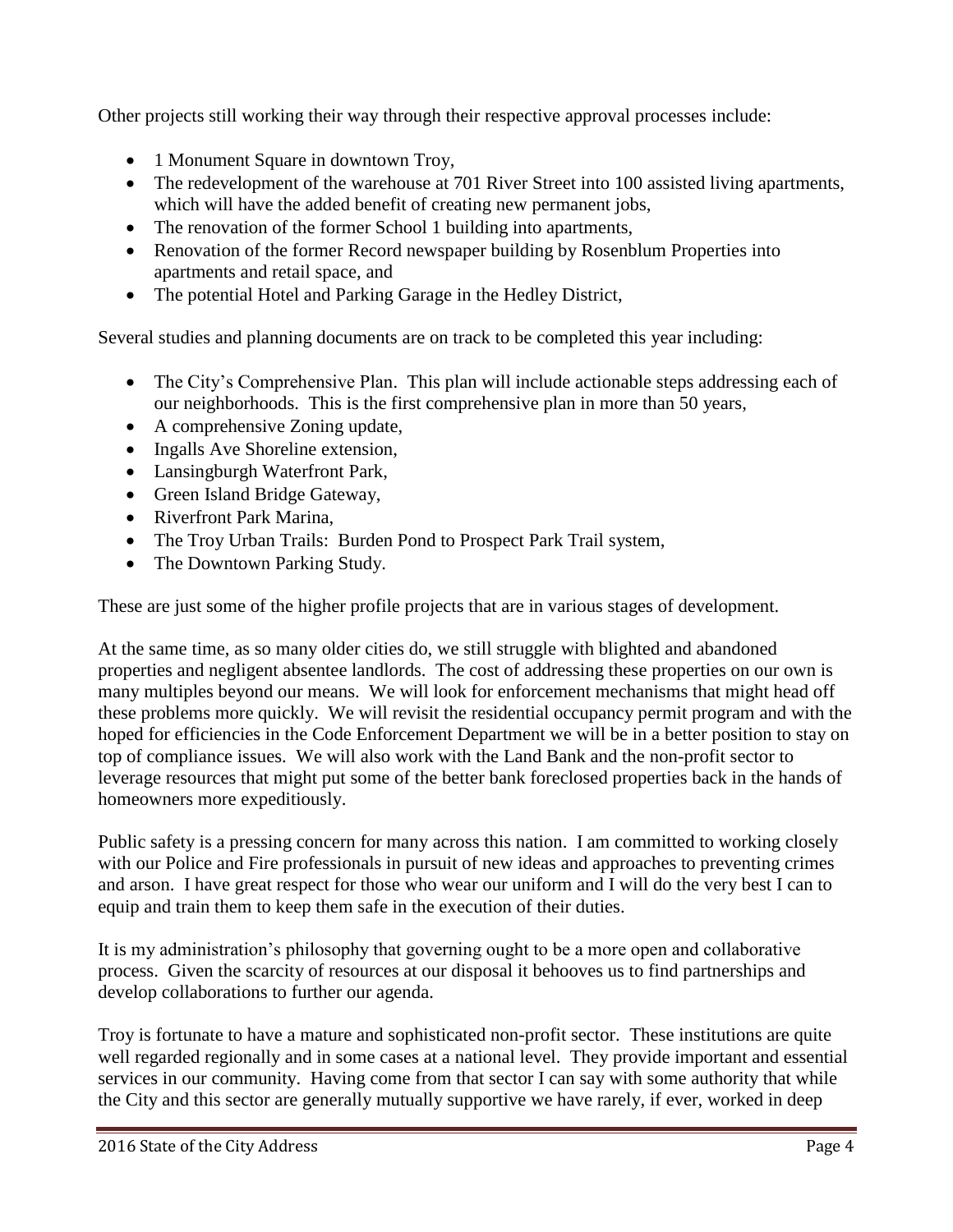collaboration with each other. It is as though we are running on parallel tracks. My belief is that this sector represents an enormous untapped resource. My belief is that these institutions should be viewed as partners in the development of Troy. My belief is that working in a deeper collaborative fashion we will be able to leverage greater resources and address challenges in a more comprehensive and cost effective manner. To that end, in the next month I will be convening a working group with representatives from this sector to explore new models of collaboration that can lead to transformative change on important social issues in our City.

Similarly, the recent past has seen an explosive growth in what I call the civic sector. These are small organizations of community members and residents who volunteer their time to make Troy a better place. These groups are focused on an array of issues including: sustainability, transportation, youth, public art, neighborhood identities, public safety, and the list goes on and on. This is a vast untapped pool of talent, passion and commitment. In the next month I intend to create an advisory group with representation from this sector to explore how their efforts might be better supported by and mesh with the work of the City Government.

There is a topic that troubles me which does not receive enough attention. It is the issue of opportunity, or more properly lack thereof. A just society provides opportunity for all of its citizens. But in Troy as in many cities across the nation, too many residents, principally in minority neighborhoods, have not enjoyed the benefits of the economic recovery. Too many are still under or unemployed. A scandalous percentage of minority youth in Troy live below the poverty line. As a society in the midst of tremendous economic growth we must strive to do better than this. Poverty is a scourge whose negative consequences ripple through our neighborhoods, our schools, our health care system and our commercial districts. It is not someone else's problem. It affects us all. I understand that it is a national issue not readily resolved on a local issue. But I am committed to doing my best to support and leverage resources for those whose mission it is to address poverty. And I will even go so far as to explore the viability of tying tax benefits to job creation goals. We should use this interest in our City to leverage benefits for all of our citizens not just those who can afford to live in these new developments.

Along the same lines I note that our City workforce is made up of only 12.9% women, 3.8% African Americans and 0.4% of Hispanic ethnicity. Minorities and women are woefully under-represented in our workforce. That's not acceptable. It will be a focus of my administration to move the composition of our workforce to be more reflective of the community of Troy. This will take time but it is another example of, 'if we don't get it started, it'll never happen.'

And finally, I would be remiss if I did not spend a few minutes talking about our water pipes. As has been well documented and reported, two weeks ago we experienced a large water main break in Lansingburgh with consequences that rippled through three counties. I would like to take this opportunity to convey to the residents of Troy just what an amazing job our staff did to get the situation under control, minimize the damage, and design and execute a very tricky repair. Within a few short hours of getting the water stopped the streets were cleared of debris and reopened, flooded basements were pumped out and water was rerouted so that no one in Troy was without water. I think that was a stunning accomplishment and I'd like to offer my congratulations on a job well done to our Department of Public Utilities, Our Fire Department, the Police Department and the Department of Public Works. The residents of Troy should take great comfort in the professionalism of our city staff.